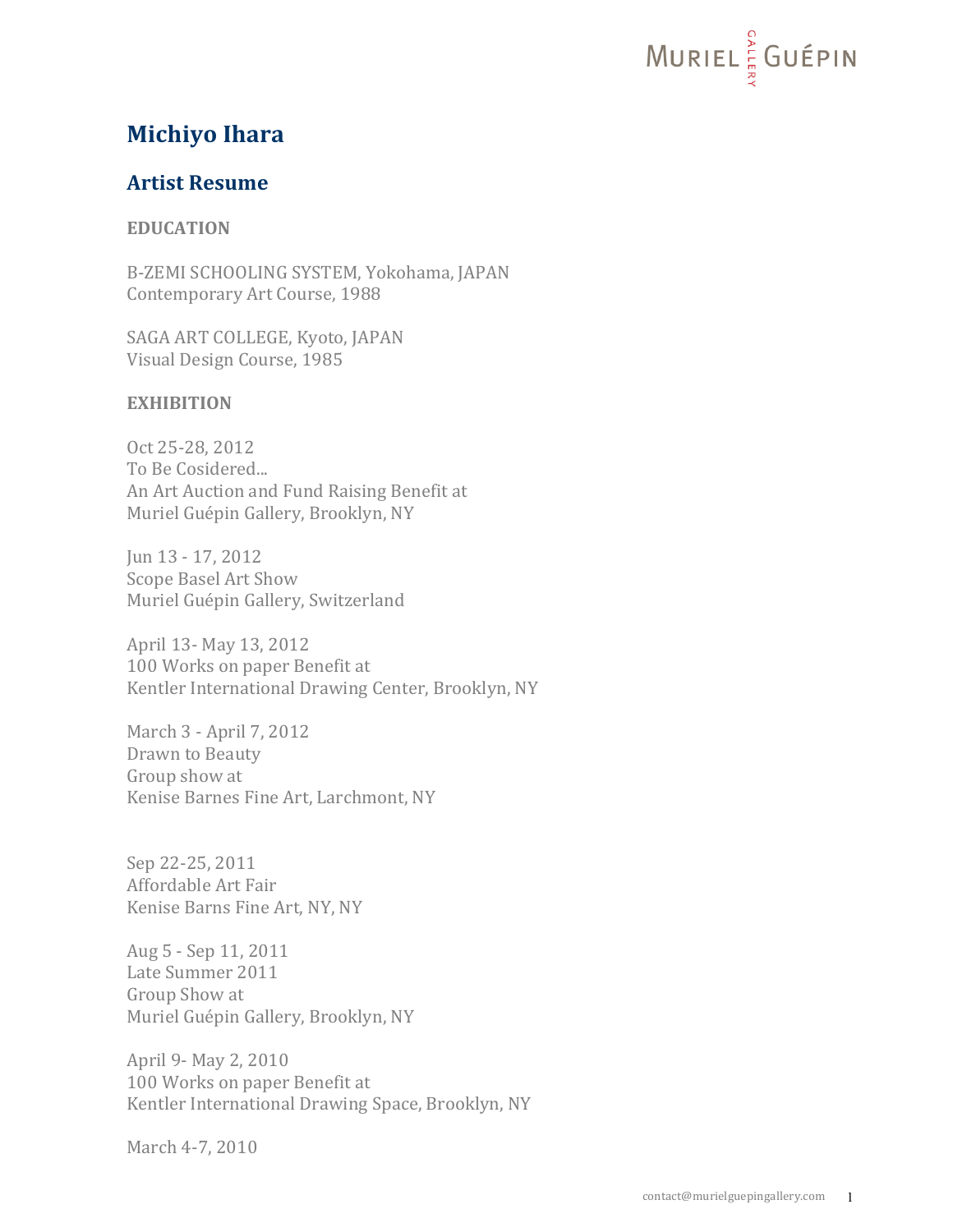## **MURIEL**<sup>2</sup><sub><sub>3</sub></sup> GUÉPIN</sub>

Red Dot Art Fair Kenise Barns Fine Art, NY, NY

Jan 20-Feb 28, 2010 Winter 2010 Grand Opening Reception at Muriel Guépin Gallery, Brooklyn, NY

May 23-Jul 11, 2009 We Are Each Other Group Show at Kenise Barns Fine Art, Larchmont, NY

May 7-10, 2009 Affordable Art Fair Shop Art Gallery, NY, NY

April 17- May 10, 2009 100 Works on paper Benefit at Kentler International Drawing Space, Brooklyn, NY

Dec 3 2008 - Feb 1, 2009 Winter 2008/2009 Group Show at Shop At Gallery, Brooklyn, NY

Nov 2008 Gift from the studio Group Show at Kenise Barns Fine Art, Larchmont, NY

May 15 - 25, 2008 100 Works on Paper Benefit Kentler International Drawing Space, Brooklyn, NY

March 1-April 9, 2008 I am That Group Show at Kenise Barnes Fine Art, Larchmont, NY

Dec 5 - Dec 9, 2007 Miami Invitatioal Flow Art Fair Kenise Barnes Fine Art, NADA, Miami

April 14-May 17, 2007 Etch-A-Sketch Group Show at Kenise Barnes Fine Art, Larchmont, NY